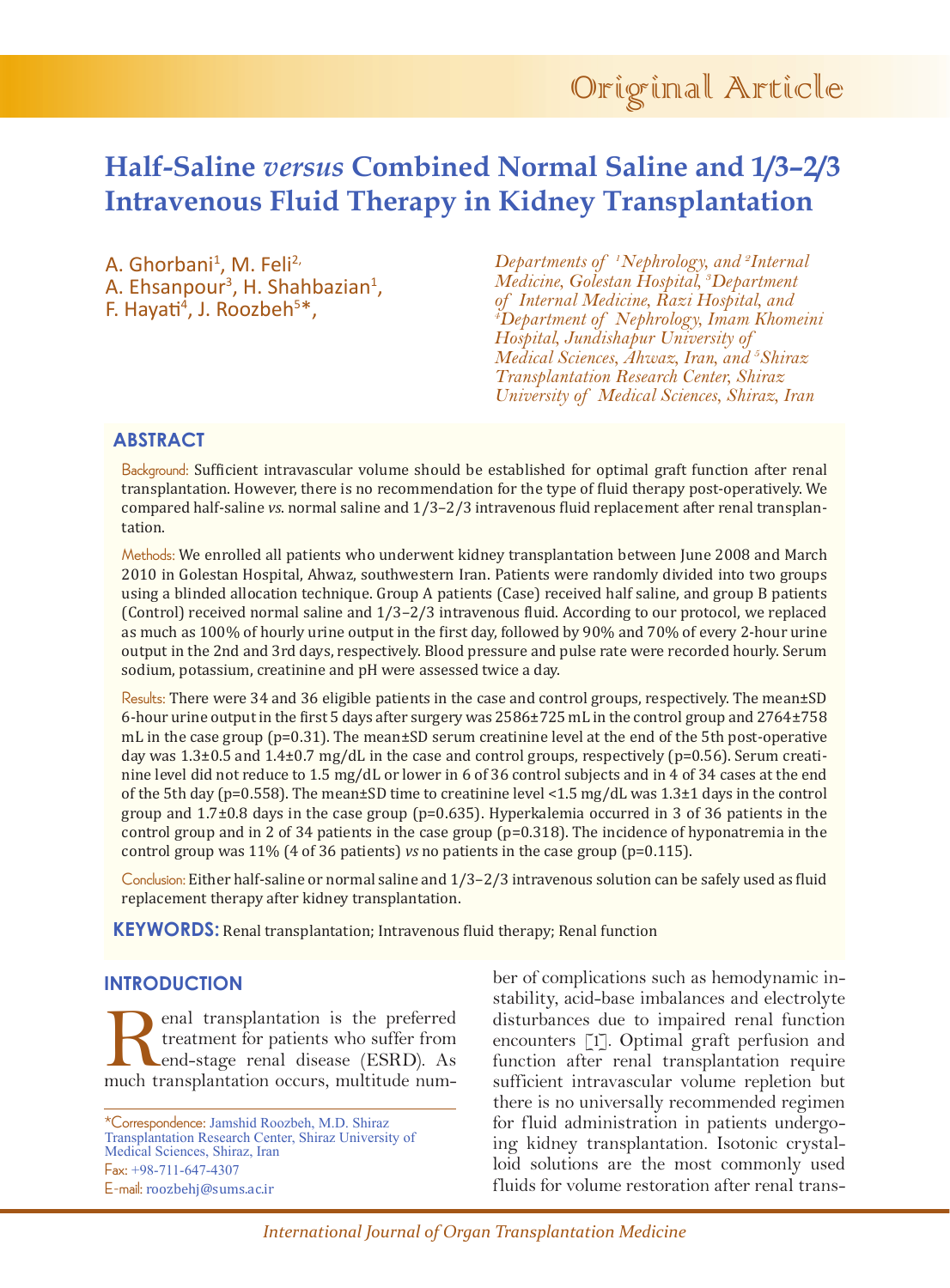plantation, but they can impair electrolyte and acid-base balance [1, 2]. Normal saline has a much lower pH, but its higher sodium concentration and osmolality compared to plasma can lead to hyperchloremic metabolic acidosis and potential hyperkalemia, if administered in large amounts [3-8]. Half-saline solution has a lower sodium and chloride concentration and lower osmolality compared to normal saline. Although hyperchloremic metabolic acidosis is less common during administration of halfsaline, theoretically, dilutional hyponatremia may occur [3]. However, considering that urinary concentration of sodium of newly transplanted diuresing kidney is typically 60 to 80 mEq/L, half-saline solution would restore the lost volume and electrolytes appropriately after transplantation [9].

To the best of our knowledge, no study has been performed to compare different postoperative intravenous fluid therapies for renal transplant recipients. Therefore, we conducted this trial comparing urine output, renal function, metabolic acidosis and electrolyte disturbances in renal transplant recipients treated with normal saline plus 1/3–2/3 *vs*. half-saline solutions.

## **PATIENTS AND METHODS**

All patients who had undergone kidney transplantation between June 21, 2008 and March 20, 2010 in Ahwaz Golestan Hospital were enrolled into this single-blind randomized clinical trial. Regarding to intravenous fluid replacement therapy, we randomly allocated patients into two groups: Group A patients (case) received half-saline solution, and group B patients (control) received normal saline plus 1/3–2/3 solutions. According to our center protocol, we replaced as much as 100% of hourly urine output in the first post-operative day, followed by 90% and 70% of every 2-hour urine output in the  $2<sup>nd</sup>$  and  $3<sup>rd</sup>$  days, respectively. In the  $4<sup>th</sup>$  and  $5<sup>th</sup>$  days, infusion of fluids was tapered to 50% and 30% of every 6-hour urine output, respectively. We continued immunosuppressive therapy for both groups based on the transplant center instructions.

After grafting, blood pressures and pulse rates were recorded each hour for two days and then every two hours. Plasma sodium, potassium and pH were measured every four hours. Blood samples were analyzed for plasma creatinine level, at least every 12 hours. Based on the physician's judgment, patients were treated for hyperkalemia and/or metabolic disturbances. We excluded patients with acute or hyperacute rejection. Patients ended the trial when severe hyponatremia or symptomatic hyponatremia, hyperkalemia, metabolic acidosis, and/or need for dialysis occurred. We defined severe hyponatremia as a serum Na concentration <120 mEq/L, hyperkalemia as serum K level >6  $mEq/L$ , and metabolic acidosis as pH<7.2 and/or serum bicarbonate level <15 mEq/L.

The primary outcome in this study was the mean 6-hour urine output. Others included  $5<sup>th</sup>$ day creatinine concentration, metabolic acidosis, potassium concentration and the need for dialysis in the first five days after grafting.

Data are presented as mean±SD or percentage as appropriate.  $\chi^2$  or Fisher's exact tests were used for comparisons of categorized variables. Comparison of the mean between the two groups was performed using independent-sample *Student's t* test. A p <0.05 was considered statistically significant.

#### **RESULTS**

Seventy-five patients were enrolled and randomized to receive either normal saline and 1/3–2/3 solutions or half-saline solution. Severe hyponatremia occurred in one patient in the control group. Four patients needed dialysis (3 in the control and one in the case groups, p=0.297); so they were excluded from the study. Finally, 36 and 34 eligible patients in the control and case groups completed the study. Demographic characteristics of either donors or recipients were comparable in both groups.

The mean±SD 6-hour urine output in the first five days after graft was 2586±725 mL in the control group and 2764±758 mL in the case group (p=0.31).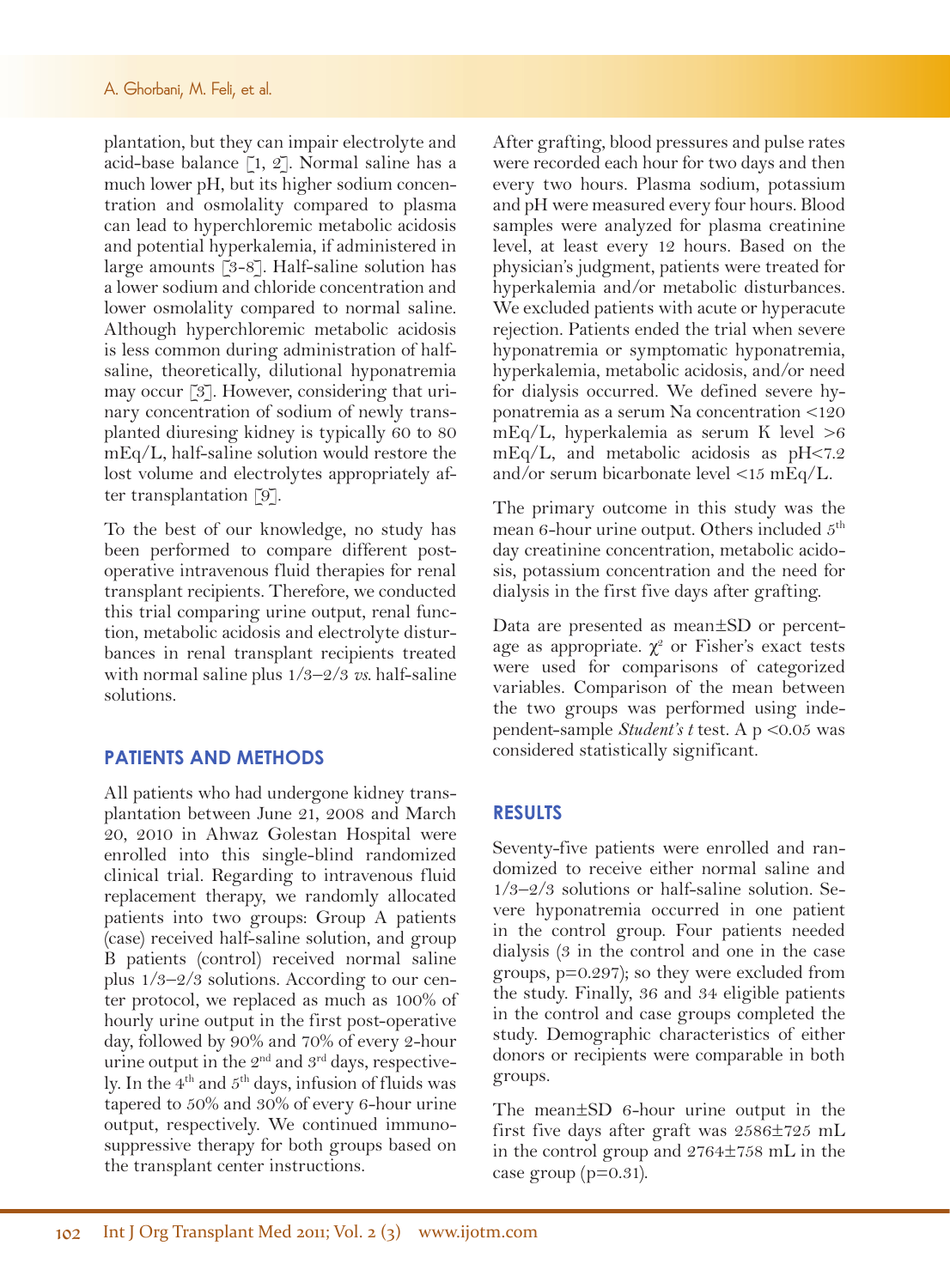The mean±SD serum creatinine level at the end of  $5<sup>th</sup>$  day of operation was 1.4 $\pm$ 0.73 and 1.3±0.51 mg/dL in the control and case groups, respectively (p=0.56). The plasma creatinine level did not reduce to 1.5 mg/dL or lower in 6 (17%) of 36 control subjects, and in 4 (12%) of 34 cases at the end of  $5<sup>th</sup>$  post-operative day ( $p=0.558$ ). The mean $\pm SD$  time to attain plasma creatinine level <1.5 mg/dL was 1.3±1 days in the control group and 1.7±0.85 days in the case group (p=0.635). Hyperkalemia occurred in 3 (8%) of 36 patients in the control group and in 2 (6%) of 34 patients in the case group ( $p=0.318$ ). Four (11%) of 36 patients in the control group and no one in the case group developed hyponatremia (p=0.115).

### **DISCUSSION**

In spite of the fact that composition of intravenous fluid may have an impact on renal function in kidney transplant recipients, so far few studies have been performed to compare the effect of various solutions [3, 12]. We did not find any previous study comparing post-operative infusion of normal saline plus 1/3–2/3 solutions *vs*. Half-saline in renal transplant recipients. Some of preceding trials conducted by anesthesiologists evaluated only the differences between various fluids during the surgery and all of the patients received dextrose 5% and half-saline post-operatively. Thus, judgment about the distinction of intravenous fluid use after renal transplantation was impossible according to these surveys [1, 10, 11]. In our study, the mean 6-hour urine output, mean plasma creatinine level on the 5th post-operative day, and mean time to attain a serum creatinine <1.5 mg/dL was similar in both groups. None of the patients experienced metabolic acidosis. The incidence of hyperkalemia was also not different in terms of the type of intravenous fluid administered. Neither normal saline, nor half-saline had any unfavorable consequences on renal function. Similar to our study, O'Malley, *et al.*, randomly allocated renal transplant recipients to receive normal saline or lactated Ringer's solution and found that the type of administered fluid, did not affect the concentration of cre-

atinine on the  $3<sup>rd</sup>$  post-operative day. Normal saline had no adverse effects on renal function. However, lactated Ringer's solution was less associated with hyperkalemia and metabolic acidosis compared to normal saline [10]. The difference between the two studies in terms of the incidence of hyperkalemia and metabolic acidosis is most likely due to infusion of large amounts of normal saline during the short period of surgery in the O'Malley study. Development of hyperkalemia in normal saline-treated patients is presumably mediated through an extracellular shift of potassium caused by acute changes in plasma hydrogen ion concentration, which occurs in association with hyperchloremic metabolic acidosis.

Our study had some limitations. We did not measure plasma chloride, so definite diagnosis of hyperchloremic metabolic acidosis was not possible.

We concluded that both regimens, either normal saline combined with  $1/3-2/3$  solutions or half-saline alone can be used safely as post-operative intravenous fluid replacement in renal transplant recipients. However, it seems that use of half-saline solution is easier, particularly in diabetic patients for lack of glucose.

#### **ACKNOWLEDGMENTS**

This study was a postgraduate thesis of Dr. Maryam Feli and was supported by a grant from Ahwaz Jundishapur University of Medical Sciences. The authors would like to thank Dr. Bita Omidvar for her valuable help.

**CONFLICTS OF INTEREST:** None declared.

#### **REFERENCES**

- 1. Hadimioglu N, Saadawy I, Saglam T, *et al*. The ef- fect of different crystalloid solutions on acid-base balance and early kidney function after kidney transplantation. *Anesth Analg* 2008;**107**:264-9.
- 2. O'Malley CM, Frumento RJ, Bennett-Guerrero E. cipients: results of a US survey. *Transplant Proc* 2002;**34**:3142-5.
- 3. Phuogu P, Phuong-Chi P, Alan W. The early management of the recipient. In: Davison AM, Cam-